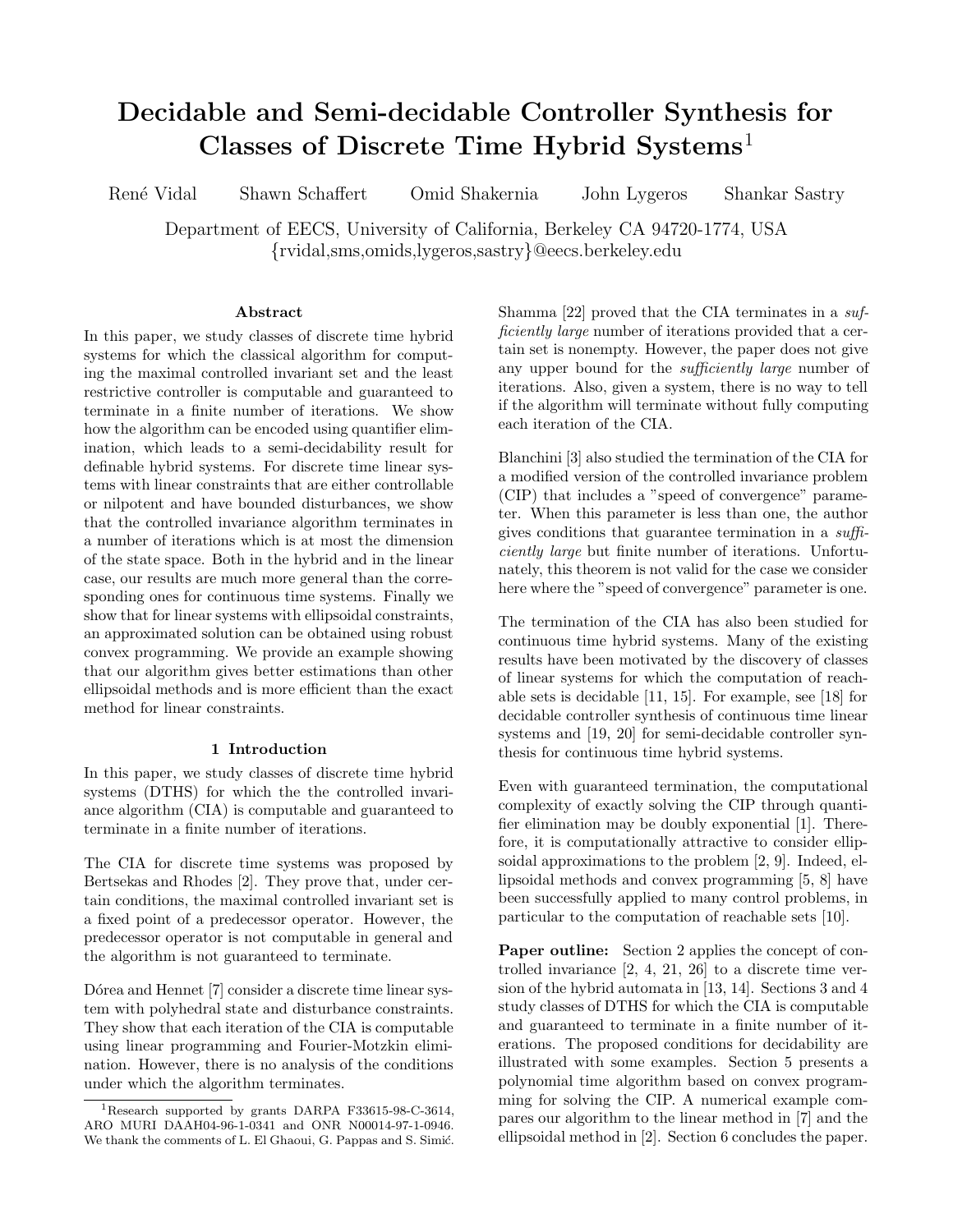### **2 Controlled Invariance of DTHS**

# **2.1 Discrete Time Hybrid Systems**

A **discrete time hybrid system** (DTHS) is a collection  $H = (S, V, \text{Init}, \text{Inv}, r, R)$  consisting of:

- A finite collection of state variables, S, partitioned as  $S = Q \cup X$ , with **Q** being discrete and **X** being continuous. We use **Y** to denote the set of valuations of Y. We use  $s = (q, x) \in \mathbf{S}$  to denote the state of the system.
- $\bullet$  A finite collection of input variables,  $V$ , partitioned as  $V = \Sigma \cup U \cup \Delta \cup D$ . We use  $(\sigma, u)$ to denote the control inputs, with  $\sigma \in \Sigma$  and  $u \in U$  denoting the discrete and continuous control inputs, respectively. Similarly, we use  $(\delta, d)$ to denote the disturbance inputs of the system, with  $\delta \in \mathbf{\Delta}$  and  $d \in \mathbf{D}$  denoting the discrete and continuous disturbance inputs, respectively.
- A set of initial states, Init ⊆ **S**,
- An invariant set Inv  $\subseteq$  **S**  $\times$  **V**,
- $\bullet$  A continuous reset relation,  $r : \mathbf{S} \times \mathbf{V} \to 2^{\mathbf{X}}$  and
- A discrete reset relation  $R : S \times V \to 2^S$ .

A sequence  $\chi = (s, v) \in (\mathbf{S} \times \mathbf{V})^*$  is called an **execution** of the DTHS H if  $s[0] \in$  Init, and for all  $k \geq 0$ ,

- $s[k+1] \in R(s[k], v[k]),$  or
- $(s[k], v[k]) \in \text{Inv}, q[k+1] = q[k]$  and  $x[k+1] \in r(s[k], v[k]).$

Like their continuous time counterparts, DTHS can be thought of as directed graphs, with nodes  $q \in \mathbf{Q}$  and edges  $(q, q')$  for all  $q, q' \in \mathbf{Q}$  such that

$$
\exists x, x' \in \mathbf{X}, v \in \mathbf{V} \text{ with } (q', x') \in R(q, x, v).
$$

With each node of the graph,  $q \in \mathbf{Q}$ , we associate a set of initial conditions, an invariance relation and a transition relation given by

$$
\begin{array}{rcl}\n\text{Init}_q & = & \{x \in \mathbf{X} \mid (q, x) \in \text{Init}\}, \\
\text{Inv}_q(v) & = & \{x \in \mathbf{X} \mid (q, x, v) \in \text{Inv}\}, \\
r_q(x, v) & = & \{x' \in \mathbf{X} \mid x' \in r(q, x, v)\}.\n\end{array}
$$

With each edge,  $(q, q')$  of the graph we associate a guard relation and a reset relation given by:

$$
G_{qq'}(v) = \{x \in \mathbf{X} \mid \exists x' \in \mathbf{X}, (q', x') \in R(q, x, v)\},
$$
  
\n
$$
R_{qq'}(x, v) = \{x' \in \mathbf{X} \mid (q', x') \in R(q, x, v)\}.
$$

For pairs  $(q, q')$  which are not edges, we can set  $G_{qq'}(v) = R_{qq'}(x, v) = \emptyset$  for all  $x \in \mathbf{X}$  and  $v \in \mathbf{V}$ .

#### **2.2 Controlled Invariance of DTHS**

A (memoryless) *controller*, q, is a map  $q : \mathbf{S} \to 2^{\mathbf{\Sigma} \times \mathbf{U}}$ . A controller is called *non-blocking* if  $g(s) \neq \emptyset$  for all  $s \in S$ . We say that a controller q *solves the problem*  $(H, \Box F)$ , if and only if, g is non-blocking and the closed loop causal executions stay in  $F$  forever. If such a controller exists we say that  $(H, \Box F)$  *can be solved.* 

A set W ⊆ **S** is called a **controlled invariant set** of H if  $(H', \Box W)$  can be solved, where H' is the same as H, but with  $Init' = W$ . We say that the controller that solves  $(H', \Box W)$  *renders the set* W *invariant*. Also, given a set  $F \subseteq \mathbf{S}$ , a set  $W \subseteq F$  is called a *maximal controlled invariant subset of* F, if it is controlled invariant and it is not a proper subset of any other controlled invariant subset of F.

Many controllers may be able to solve a particular problem. We would like to find a controller that imposes less restrictions on the inputs it allows. A controller g that solves  $(H, \Box F)$  is called a **least restrictive controller** if it is maximal among the controllers that solve  $(H, \Box F)$  in the partial order defined by  $\prec$ , where  $g_1 \preceq g_2$  if for all  $s \in \mathbf{S}$ ,  $g_1(s) \subseteq g_2(s)$ .

Notice that, the problem  $(H, \Box F)$  can be solved if and only if there exists a unique maximal controlled invariant set  $\hat{W}$  with Init  $\subseteq \hat{W} \subseteq F$ , and a unique least restrictive controller,  $\hat{q}$ , that renders  $\hat{W}$  invariant [25].

**Controlled Invariance Problem (CIP)** *Given a DTHS and a set*  $F \subseteq S$  *compute the maximal controlled invariant subset of*  $F$ ,  $\hat{W}$ , and the least restrictive con*troller,*  $\hat{q}$ *, that renders*  $\hat{W}$  *invariant.* 

**2.3 The Controlled Invariance Algorithm (CIA)** We first present a conceptual algorithm for solving the CIP for general DTHS. The algorithm is an extension of the algorithm proposed by Bertsekas [2]. It is based on the the computation of the operator  $Pre: 2^{\mathbf{S}} \to 2^{\mathbf{S}}$ ,  $W \mapsto \{s \in W \mid \psi(s)\}\$ , where

$$
\psi(s) = \exists \sigma \in \Sigma \ \exists u \in \mathbf{U} \ \forall \delta \in \Delta \ \forall d \in \mathbf{D} \ \forall q' \in \mathbf{Q},
$$
  
\n
$$
[x \in \text{Inv}_q(v) \Rightarrow r_q(x, \sigma, u, \delta, d) \subseteq W_q] \land \qquad (1)
$$
  
\n
$$
[x \in G_{qq'}(v) \Rightarrow R_{qq'}(x, \sigma, u, \delta, d) \subseteq W_{q'}]
$$

with  $W_q = \{x \in \mathbf{X} \mid (q, x) \in W\}.$ 

### **Algorithm 1 (Controlled Invariance Algorithm)**

**initialization**: 
$$
W^0 = F
$$
,  $W^{-1} = S$ ,  $l = 0$   
\n**while**  $W^l \neq W^{l-1}$  **do**  
\n $W^{l+1} = \text{Pre}(W^l)$   
\n $l = l + 1$   
\n**end while**  
\n**set**  $\hat{W} = \bigcap_{l \geq 0} W^l$   
\n**set**  $\hat{g}(s) = \begin{cases} \{(\sigma, u) \in \Sigma \times \mathbf{U} \mid \phi(s, \sigma, u)\} & s \in \hat{W} \\ \Sigma \times \mathbf{U} & s \notin \hat{W} \end{cases}$ 

where  $\phi$  is the same as  $\psi$  in (1), but without the quantifiers for  $\sigma$  and  $u$ . To implement the controlled invariance algorithm one needs to be able to (a) encode sets of states, perform intersection and complementation, and test for emptiness, (b) compute the Pre of a set, and (c) guarantee that a fixed point is reached after a finite number of iterations. For classes of DTHS for which (a) and (b) are satisfied we say that the CIP is *semi-decidable*; if all three conditions are satisfied we say that the CIP is *decidable*.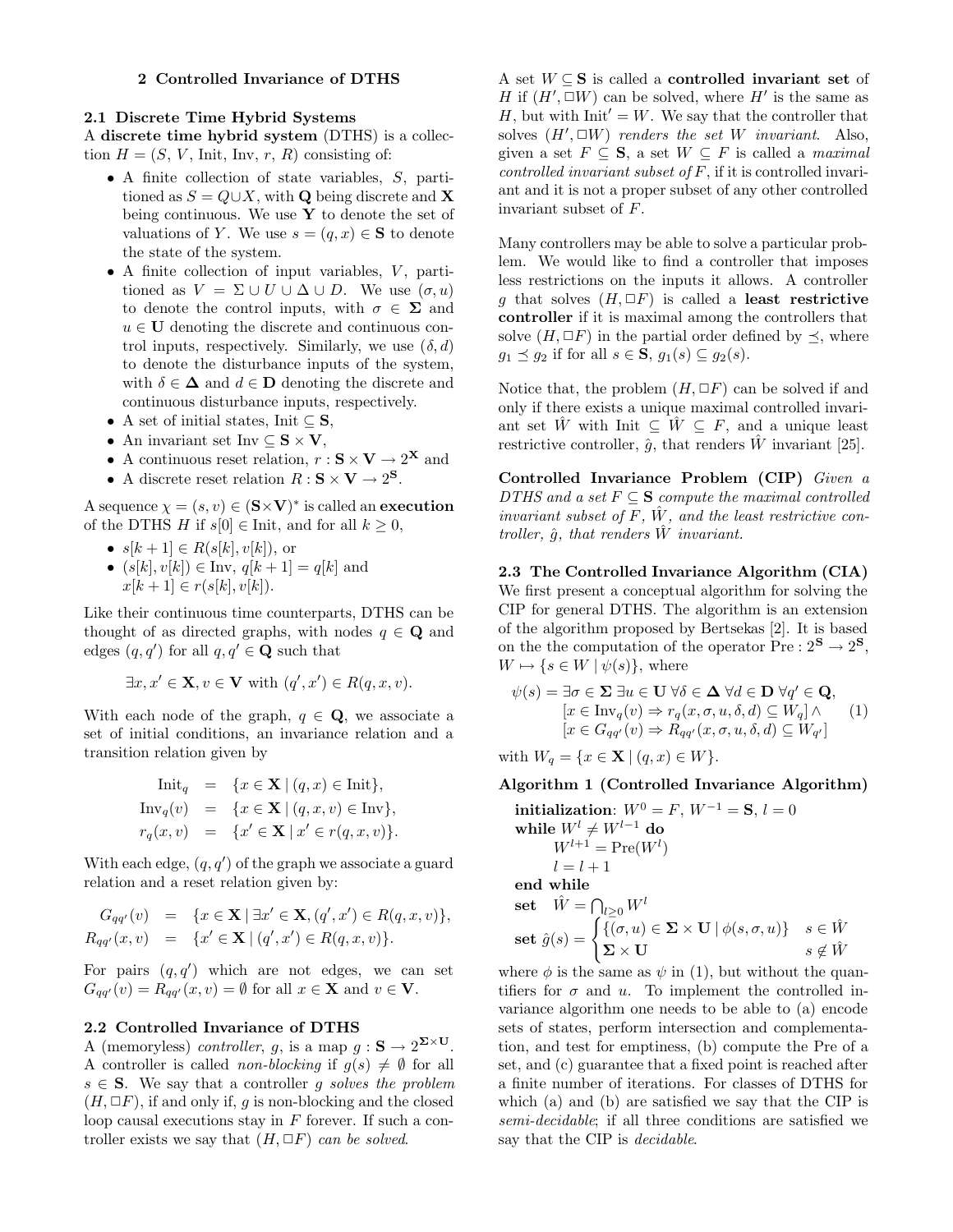#### **3 Semi-decidable Controller Synthesis**

In this section, we show how the CIA (which in general is not computable) can be implemented for a special class of DTHS. We say that  $(H, \Box F)$ , is **definable** in a theory T if Q,  $\Sigma$ , and  $\Delta$  are finite sets;  $\mathbf{X} = \mathbb{R}^n$ ,  $\mathbf{U} \subseteq \mathbb{R}^{n_u}$  and  $\mathbf{D} \subseteq \mathbb{R}^{n_d}$ ; and for all  $q, q' \in \mathbf{Q}, x \in \mathbf{X}$  and  $v \in \mathbf{V}$  the sets **U**, **D**,  $\text{Init}_q$ ,  $\text{Inv}_q(v)$ ,  $r_q(x, v)$ ,  $G_{qq'}(v)$ ,  $R_{qq'}(x, v)$ , and  $F_q = \{x \in \mathbf{X} | (q, x) \in F\}$  are definable in the same theory. For example, we denote by  $\text{Lin}(\mathbb{R})$  the theory of linear constraints and by  $\mathrm{OF}(\mathbb{R})$  the theory of polynomial constraints.

In order to determine whether each iteration of the CIA is computable one needs to be able to decide whether  $W^{l+1} = \{s : \psi^{l+1}(s)\} \subset W^l = \{s : \psi^l(s)\}$  or not. Since  $OF(\mathbb{R})$  is decidable [17, 23], the question can be solved if the formulas  $\psi^l$  and  $\psi^{l+1}$  belong to OF(R). We show this by induction when  $(H, \Box F)$  is definable in OF(R). First, it is clear that  $\psi^0$  is definable in OF(R). Now assume that  $\psi^l$  is definable. Then  $\psi^{l+1}$  (See (1)) is not directly in  $\mathrm{OF}(\mathbb{R})$  since it contains some quantifiers on discrete variables. Nevertheless, it is straightforward to see that  $\psi^{l+1}(s)$  is equivalent to a first order formula in the corresponding language, since the existential quantifier over  $\sigma$  is equivalent to a disjunction and the universal quantifier over  $\delta$  is equivalent to a conjunction. We conclude that for definable systems the question  $W^{l+1} \subset W^l$  can be decided, hence each iteration of the algorithm is computable. However, there is no guarantee that the algorithm will terminate in a finite number of iterations. We have just proven that:

**Theorem 1** *If*  $(H, \Box F)$  *is definable in* OF( $\mathbb{R}$ )*, then the CIP is semi-decidable.*

**Remark 1** *Notice that the class of systems for which the CIP is semi-decidable is more general than its continuous time counterpart: While for DTHS the problem is semi-decidable when*  $(H, \Box F)$  *is definable in*  $\overline{OF}(\mathbb{R})$ *, in the continuous case the system is required to be triangular and* **U** *and* **D** *must be rectangles [20].*

**Remark 2** *Different methods have been proposed for performing quantifier elimination in* OF(R) *[1, 17, 23], and the process can be automated using symbolic tools [6]. However, the quantifier elimination procedure is, in general, hard, both in theory and in practice, since the solvability may be doubly exponential [1].*

**Example 1 (Semi-decidable controller synthesis)** *Consider the water tank system shown in Figure 1. For*  $i = 1, 2$ , let  $x_i$  denote the volume of water in Tank i, *and* d<sup>i</sup> *denote the flow of water out of Tank* i*. Let* u *denote the flow of water into the system, dedicated exclusively to either Tank 1 or Tank 2 at each time instant. The control task is to keep the water volumes*



**Figure 1:** The water tank system

*above levels*  $l_1$  *and*  $l_2$ *, respectively. This is to be achieved by a switched control strategy that switches the inflow to Tank 1 whenever*  $x_1 < r_1$  *and to Tank 2 whenever*  $x_2 < r_2$ *. We assume that*  $x_1[0] \ge r_1 > l_1 > 0$ and  $x_2[0] \ge r_2 > l_2 > 0$ . The continuous dynamics of *the water tank are discretized with period* τ*, so that it can be modeled as the following DTHS:*

- $Q = \{1, 2\}$ ,  $\Sigma = \Delta = \{1\}$ ;
- **X**= $\mathbb{R}^2$ , **U**=[ $u_m, u_M$ ], **D**=[ $d_m, d_M$ ]×[ $d_m, d_M$ ];
- Init = **Q**  $\times$  { $x \in \mathbf{X}$  :  $(x_1 \geq r_1) \wedge (x_2 \geq r_2)$ };
- Inv<sub>1</sub>={ $x \in \mathbf{X} : x_2 \ge r_2$ }, Inv<sub>2</sub>={ $x \in \mathbf{X} : x_1 \ge r_1$ };
- $G_{12} = \{x \in \mathbf{X} : x_2 < r_2\},\ G_{21} = \{x \in \mathbf{X} : x_1 < r_1\};\$
- $r_q(x, u, d) = x + \tau(b_q^T u d), b_1 = (1, 0), b_2 = (0, 1);$
- $R_{12}(x, u, d) = R_{21}(x, u, d) = x \tau d$ .

*We implemented the CIA in* Mathematica *for a water tank system with the following parameters:*  $u_m = 0$ ,  $u_M = 12, d_m = 0, d_M = 1, \tau = 1, r_1 = r_2 = 20$ and  $l_1 = l_2 = 10$ . The algorithm converges after 11 *iterations to the following solution:*

$$
\hat{W}_1 = \{ x \in \mathbf{X} \mid x \ge (10, 20) \lor x \ge (21, 11) \}
$$
  

$$
\hat{W}_2 = \{ x \in \mathbf{X} \mid x \ge (20, 10) \lor x \ge (11, 21) \}.
$$

#### **4 Decidable Controller Synthesis**

Even though for a definable CIP each iteration of the CIA is computable, termination in a finite number of iterations is not guaranteed. To the best of our knowledge, the only existing results on the decidability of the CIP are for linear systems with polyhedral constraints, so we restrict our attention to this class of systems.

More formally, a *linear CIP* (LCIP) consists of [25]:

- a Linear DTS (LDTS), i.e. a DTS with  $X =$  $\mathbb{R}^n$ ,  $\mathbf{U} = \{u \in \mathbb{R}^{n_u} \mid Eu \leq \eta\} \subseteq \mathbb{R}^{n_u}$ ,  $\mathbf{D} =$  ${d \in \mathbb{R}^{n_d} \mid Gd \leq \gamma} \subseteq \mathbb{R}^{n_d}$ , Init =  ${x \in \mathbf{X} \mid Jx \leq \theta}$ and a reset relation given by  $f(x, u, d) = \{Ax + Bu +$  $Cd\}$ , where  $A \in \mathbb{Q}^{n \times n}$ ,  $B \in \mathbb{Q}^{n \times n_u}$ ,  $C \in \mathbb{Q}^{n \times n_d}$ ,  $E \in \mathbb{Q}^{m_u \times n_u}, G \in \mathbb{Q}^{m_d \times n_d}, \eta \in \mathbb{Q}^{m_u}, \gamma \in \mathbb{Q}^{m_d},$  $J \in \mathbb{Q}^{n \times m_i}$  and  $\theta \in \mathbb{Q}^{m_i}$  with  $m_u$ ,  $m_d$  and  $m_i$ being the number of constraints on the control, disturbance and initial conditions, respectively; and,
- a set  $F = \{x \in \mathbb{R}^n \mid Mx \leq \beta\}$  where  $M \in \mathbb{Q}^{m \times n}$ ,  $\beta \in \mathbb{Q}^m$  and m is the number of state constraints.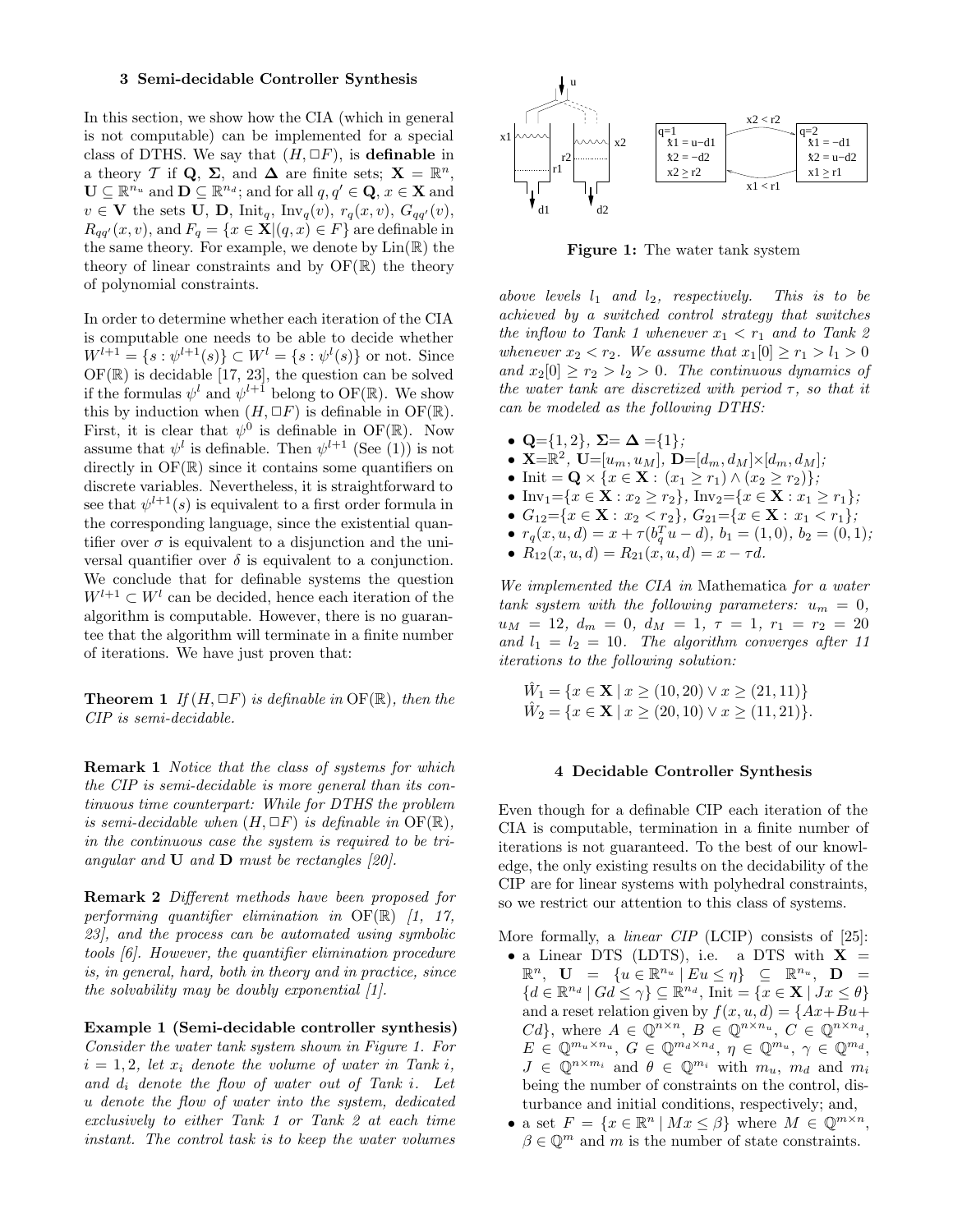In this section, we extend our results in [25] to a much larger class of linear systems. Our new results are based on the following theorem (See [24] for the proof of the theorem and propositions):

**Theorem 2** *If*  $\exists l \geq 1$  *such that*  $\forall x_0 \in F$  *there is a sequence*  ${u[k]}_{k=0}^{l-1}$  *in* **U** *such that for all sequences*  ${d[k]}_{k=0}^{l-1}$  *in* **D** *we have*  $x[l] \in F$ *, then*  $W^{l+1} = W^l$ *.* 

For LDTS, the theorem reduces to the following:

**Proposition 1** Let  $\mathcal{C}^l(A, X) = [A^{l-1}X \cdots AX \ X],$  $u^l = [u_0^T \cdots u_{l-1}^T]^T \in U^l = U \times \cdots \times U$  and  $d^l =$  $[d_0^T \cdots d_{l-1}^T]^T \in \mathbf{D}^l = \mathbf{D} \times \cdots \times \mathbf{D}$ *. Let*  $\Lambda = [\Lambda_1 \Lambda_2]$  *be the matrix whose rows are the generators of the nonnegative left kernel of*  $\left[\begin{matrix} M\mathcal{C}^l(A, \overset{\circ}{B}) \\ F \end{matrix}\right]$ E 1 *. If* ∃ l≥1 *such that*

$$
\max_{x \in F} \Lambda_1 M A^l x \le \Lambda_1 (\beta - \max_{d^l \in \mathbf{D}^l} M C^l (A, C) d^l) + \Lambda_2 \eta
$$

*with the maximum taken componentwise, then the LCIP is decidable and the CIA terminates in at most*  $l + 1$ *steps.*

Proposition 1 states that in order to check for the decidability of the LCIP problem it is sufficient to solve a finite number of linear programs (polynomial time) plus one Fourier-Motzkin elimination problem (worst case exponential [12]). However, there is no way of detecting if the algorithm terminates in an infinite number of iterations, which happens for  $l = \infty$ . The following propositions are special cases under which l is guaranteed to be finite.

**Proposition 2** *If* A *is nilpotent of index l,*  $\Lambda_1(\beta \max_{i} MC^{l}(A, C)d^{l}$  +  $\Lambda_{2}\eta \geq 0$ , then the LCIP is de $d^l \in \mathbf{D}^l$ *cidable and the CIA terminates in at most*  $l + 1$  *steps.* 

**Proposition 3** *If (A,B) is controllable,*  $\mathbf{U} = \mathbb{R}^{n_u}$  *and* 

$$
\max_{d^n \in \mathbf{D}^n} M \mathcal{C}^n(A, C) d^n \le \beta \tag{2}
$$

*then the CIP problem is decidable and the CIA terminates in at most*  $n+1$  *steps.* 

**Remark 3** *Notice that the class of linear systems for which the controlled invariance problem is decidable is also more general than its continuous counterpart: While in the discrete time case, the problem is decidable if* (A, B) *is controllable or* A *is nilpotent, in the continuous time case, the problem is decidable if* (A, B) and  $(A, C)$  are normal, **U** and **D** are rectangles and A *is either nilpotent or diagonalizable with real rational eigenvalues [18].*

**Example 2 (Decidable controller synthesis)** *We consider Example 2 in [25], which requires an infinite number of iterations to converge. The LDTS is defined*  $by \mathbf{U} = \mathbb{R}, \mathbf{D} = [-1, 1],$ 

$$
A = \begin{bmatrix} 0 & 1 \\ 1 & 1 \end{bmatrix}, B = \begin{bmatrix} 0 \\ 1 \end{bmatrix}, C = \begin{bmatrix} 1 \\ 1 \end{bmatrix},
$$

$$
M = \begin{bmatrix} 1 & 1 \\ -1 & -3 \\ 1 & -1 \\ -3 & 1 \end{bmatrix} \text{ and } \beta = \begin{bmatrix} 100 \\ -50 \\ 100 \\ -50 \end{bmatrix}.
$$

*Even though the pair* (A, B) *is controllable, we have*  $\delta = \max_{\mathbf{A}} MC^2(\mathbf{A}, \mathbf{C}) \, d^2 = [5 \; 11 \; 1 \; 3]^T \not\leq \beta.$  There- $\frac{d^2 \in \mathbf{D}^2}{dt^2}$  (1, 2),  $\frac{d^2}{dt^2}$  (1, 2),  $\frac{d^2}{dt^2}$  (1, 2),  $\frac{d^2}{dt^2}$  (1, 2),  $\frac{d^2}{dt^2}$  (1, 2),  $\frac{d^2}{dt^2}$  (1, 2),  $\frac{d^2}{dt^2}$  (1, 2),  $\frac{d^2}{dt^2}$  (1, 2),  $\frac{d^2}{dt^2}$  (1, 2),  $\frac{d^2}{dt^2}$ *Proposition 3.*

*If*  $\mathbf{D} = [17, 18]$ *, then*  $\delta = [90 -187 -17 -51]^T \leq \beta$ *. Indeed, using our* Controlled Invariance Toolbox *[16] for MATLAB, the algorithm terminates in 2 iterations.*

*If*  $\mathbf{D} = [15, 20]$ *, then*  $\delta = [100 -165 -15 -45]^T \nless \beta$ *. However, the algorithm still terminates in 2 iterations, showing that the conditions in Proposition 3 are not necessary. In this case, the conditions of Proposition 1 are met for*  $l = 2$ *.* 

### **5 CIP for LDTS with Ellipsoidal Constraints**

Although for the classes of linear systems in Propositions 2 and 3 the LCIP is decidable, the computational complexity of exactly solving the problem is worst case exponential [12]. Because of this, in this section we specialize the implementation of the CIA to the case where the sets  $F$ , **U** and **D** are ellipsoids. Notice that given a LDTS, if F and **U** are convex so are  $\hat{W}$  and  $\hat{g}(x)$ . Hence the CIP is suitable for convex optimization algorithms, such as convex programming (CP).

Let  $\mathcal{E}_1(P,\hat{x}) = \{x \mid (x-\hat{x})^T P^{-1}(x-\hat{x}) \leq 1\}$  be an ellipsoid with positive definite *shape matrix*  $P \succ 0$  and *center*  $\hat{x}$ . A second representation is  $\mathcal{E}_2(E, \hat{x}) = \{x \mid x =$  $\hat{x} + Ez, ||z|| \le 1$  where  $E = P^{1/2}$ . A third representation is given by the linear matrix inequality (LMI):

$$
\left[\begin{array}{cc} P & x - \hat{x} \\ (x - \hat{x})^T & 1 \end{array}\right] \succeq 0.
$$

To make the subsequent LMIs more readable, we use a ∗ to denote elements in the lower triangular part of a symmetric matrix. Further, we use  $log det(E)$  as a measure of the volume of the ellipsoid  $\mathcal{E}_2(E, \hat{x})$ .

**5.1 CP inner approximations of**  $Pre^{m}(W^{0})$ We assume that  $F = W^0 = \mathcal{E}_1(\Omega_0, \hat{x}_0)$ ,  $\mathbf{U} = \mathcal{E}_1(\Gamma, \hat{u})$  and

 $\mathbf{D} = \mathcal{E}_1(\Delta, \hat{d}),$  where  $\Omega_0 \succ 0 \in \mathbb{R}^{n \times n},$   $\Gamma \succ 0 \in \mathbb{R}^{n_u \times n_u}$ ,  $\Delta \succ 0 \in \mathbb{R}^{n_d \times n_d}, \, \hat{x}_0 \in \mathbb{R}^n, \, \hat{u} \in \mathbb{R}^{n_u}$  and  $\hat{d} \in \mathbb{R}^{n_d}$ .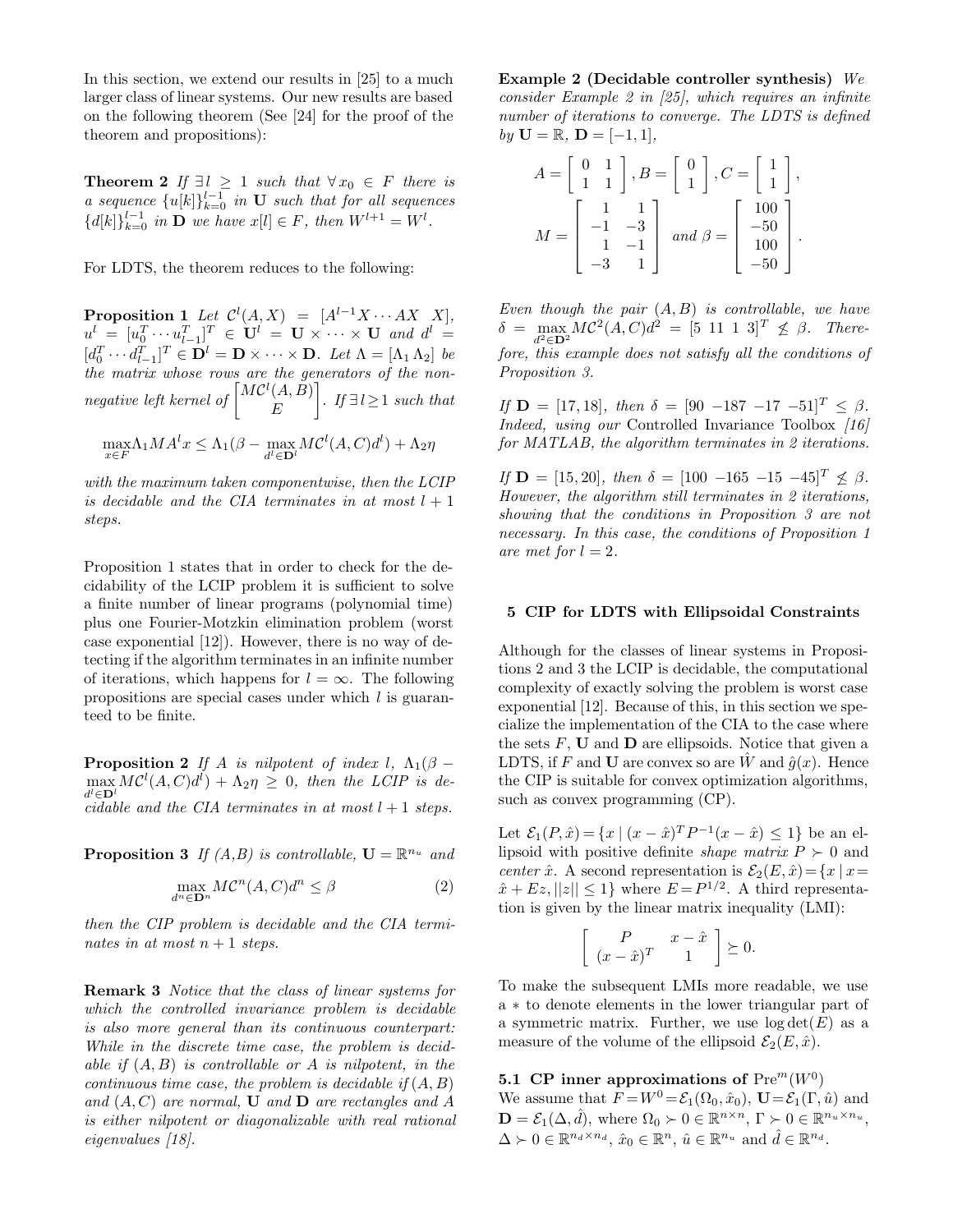At each iteration of the controlled invariance algorithm we need to compute  $W^{l+1} = \text{Pre}(W^l)$  defined by

$$
\left\{x \in W^l \mid \exists u_l \in \mathbf{U} \; \forall d_l \in \mathbf{D}, \; Ax + Bu_l + Cd_l \in W^l\right\}.
$$

For  $l = 0$ , the inner formula is equivalent to

$$
\forall d_0, \, ||\Delta^{-1/2}(d_0 - \hat{d})|| \le 1 \Rightarrow \begin{bmatrix} \Omega_0 & v_0 \\ v_0^T & 1 \end{bmatrix} \succeq 0, \quad (3)
$$

with  $v_0 = Ax + Bu_0 + Cd_0 - \hat{x}_0$ . In order to replace the universal quantifier  $\forall$  in (3) by an existential quantifier ∃, we use a lemma from [8]:

**Lemma 1** Let  $\mathcal{F} = \mathcal{F}^T$ ,  $\mathcal{L}$  and  $\mathcal{R}$  be given matrices of *appropriate size. We have*

$$
(\forall Z, ||Z|| \le \rho \Rightarrow \mathcal{F} + \mathcal{L}Z\mathcal{R} + (\mathcal{L}Z\mathcal{R})^T \succeq 0) \iff \n\left(\exists \tau \ge 0 \mid \begin{bmatrix} \mathcal{F} - \tau \mathcal{R}^T \mathcal{R} & \rho \mathcal{L} \\ \rho \mathcal{L}^T & \tau I \end{bmatrix} \succeq 0\right).
$$

We apply Lemma 1 to  $Z = \Delta^{-1/2} (d_0 - \hat{d}), \rho = 1$ ,

$$
\mathcal{F} = \begin{bmatrix} \Omega_0 & v_{01} \\ v_{01}^T & 1 \end{bmatrix}, \ \mathcal{L} = \begin{bmatrix} C\Delta^{1/2} \\ 0 \end{bmatrix} \text{ and } \mathcal{R} = \begin{bmatrix} 0 & 1 \end{bmatrix},
$$

where  $v_{01} = Ax + Bu_0 + C\hat{d} - \hat{x}_0$ . We then obtain the following formula for  $Pre(W^0)$ :

$$
\{x \in W^0 \mid \exists u_0 \in \mathbf{U} \; \exists \tau_0, \begin{bmatrix} \Omega_0 & v_{01} & C\Delta^{1/2} \\ * & 1 - \tau_0 & 0 \\ * & 0 & \tau_0 I \end{bmatrix} \succeq 0 \}. \tag{4}
$$

We now compute an inner approximation  $\mathcal{E}_2(E_1, \hat{x}_1)$ of Pre $(W^0)$ . Such approximation must satisfy:  $\forall x \in$  $\mathcal{E}_2(E_1, \hat{x}_1) \Rightarrow x \in \text{Pre}(W^0)$ , which is equivalent to  $\forall z, ||z|| \leq 1, \exists u_0 \in \mathbf{U} \exists \tau_0$ 

$$
\begin{bmatrix} \Omega_0 \ \hat{x}_1 - \hat{x}_0 + E_1 z \\ * & 1 \end{bmatrix} \succeq 0, \begin{bmatrix} \Omega_0 \ \hat{v}_{01} + AE_1 z \ C\Delta^{1/2} \\ * & 1 - \tau_0 & 0 \\ * & 0 & \tau_0 I \end{bmatrix} \succeq 0,
$$

where  $\hat{v}_{01} = A\hat{x}_1 + Bu_0 + C\hat{d} - \hat{x}_0$ . In order to apply Lemma 1, we first exchange the quantifiers<sup>1</sup>. Since  $\forall z \bigwedge_{l=1}^{m} \psi^{l}(z) \equiv \bigwedge_{l=1}^{m} \forall z \psi^{l}(z)$ , we can apply Lemma 1 to each LMI separately. Let  $Z^1 = Z^2 = z$ ,  $\rho^1 = \rho^2 = 1$ ,  $\tau^1 = \gamma_0, \tau^2 = \gamma_1,$ 

$$
\mathcal{F}^1 = \begin{bmatrix} \Omega_0 & \hat{x}_1 - \hat{x}_0 \\ * & 1 \end{bmatrix}, \ \mathcal{L}^1 = \begin{bmatrix} E_1 \\ 0 \end{bmatrix}, \mathcal{R}^1 = \begin{bmatrix} 0 & 1 \end{bmatrix}, \\ \mathcal{F}^2 = \begin{bmatrix} \Omega_0 & \hat{v}_{01} & C\Delta^{1/2} \\ * & 1 - \tau_0 & 0 \\ * & 0 & \tau_0 I \end{bmatrix}, \ \mathcal{L}^2 = \begin{bmatrix} AE_1 \\ 0 \\ 0 \end{bmatrix}, \mathcal{R}^2 = \begin{bmatrix} 0 & 1 & 0 \end{bmatrix}.
$$

Then the ellipsoidal inner approximation of  $Pre(W^0)$ can be obtained as the solution of the following CP:

max log det(E<sub>1</sub>)  
\ns.t. 
$$
E_1 > 0
$$
,  
\n
$$
\begin{bmatrix}\n\Omega_0 & \hat{x}_1 - \hat{x}_0 & E_1 \\
\ast & 1 - \gamma_0 & 0 \\
\ast & 0 & \gamma_0 I\n\end{bmatrix} \succeq 0, \begin{bmatrix}\n\Gamma & u_0 - \hat{u} \\
\ast & 1\n\end{bmatrix} \succeq 0,
$$
\n
$$
\begin{bmatrix}\n\Omega_0 & \hat{v}_{01} & 0 \\
\ast & 1 - \tau_0 - \gamma_1 & 0 & 0 \\
\ast & 0 & \tau_0 I & 0 \\
\ast & 0 & 0 & \gamma_1 I\n\end{bmatrix} \succeq 0.
$$

This procedure can be generalized to obtain an ellipsoidal inner approximation  $\mathcal{E}_2(E_m, \hat{x}_m)$  of  $\text{Pre}^m(W^0)$ by solving the CP:

max log det(
$$
E_m
$$
)  
\ns.t.  $E_m \succ 0$ ,  
\n
$$
\begin{bmatrix}\n\Omega_0 & \hat{x}_m - \hat{x}_0 & E_m \\
* & 1 - \gamma_0 & 0 \\
* & 0 & \gamma_0 I\n\end{bmatrix} \succeq 0, \begin{bmatrix}\n\Gamma & u_i - \hat{u} \\
* & 1\n\end{bmatrix} \begin{bmatrix}\n\omega_0 \\
\ge 0\n\end{bmatrix}
$$
\n
$$
\begin{bmatrix}\n\Omega_0 & \hat{v}_{j-1,m} C \Delta^{1/2} & \cdots & A^{j-1} C \Delta^{1/2} & A^j E_m \\
* & \delta_{j,m} & 0 & \cdots & 0 & 0 \\
* & 0 & \tau_{m-j} I & 0 & 0 \\
\vdots & \vdots & \ddots & \vdots & \vdots \\
* & 0 & 0 & \cdots & \tau_{m-1} I & 0 \\
* & 0 & 0 & \cdots & 0 & \gamma_j I\n\end{bmatrix} \succeq 0,
$$

with  $\hat{v}_{j-1,m} = A^j \hat{x}_m + \sum_{i=0}^{j-1} A^i (Bu_{m+i-j} + C\hat{d}) - \hat{x}_0$ , for all  $j = 1 ... m$ , and  $\delta_{j,m} = 1 - \sum_{i=m-j}^{m-1} \tau_i - \gamma_j$ .

# **5.2 A "heuristic" CP approach**

 $m = \frac{1}{2}$ 

Here we combine inner and outer approximations heuristically. We first compute a polytope containing  $Pre(W^0)$  in (4) by solving a series of CPs of the type:

$$
\begin{array}{ll}\n\max & w_i^T x \\
\text{s.t.} & \begin{bmatrix} \Omega_0 & x - \hat{x}_0 \\ * & 1 \end{bmatrix} \succeq 0, \begin{bmatrix} \Gamma & u_0 - \hat{u} \\ * & 1 \end{bmatrix} \succeq 0, \\
\begin{bmatrix} \Omega_0 & v_{01} & C\Delta^{1/2} \\ * & 1 - \tau_0 & 0 \\ * & 0 & \tau_0 I \end{bmatrix} \succeq 0,\n\end{array}
$$

where the vectors  $w_i \in \mathbb{R}^n, i = 1 \dots p$  are chosen arbitrarily. Then an outer approximation of  $Pre(W^0)$  is given by  $\{x \mid Mx \leq \beta\}$  where  $w_i^T$  is the *i*-th row of M and  $\beta_i$  is the optimal value of the convex program associated to  $w_i$ ,  $i = 1 \dots p$ . Then we compute an ellipsoidal inner approximation  $\mathcal{E}_2(E_1, \hat{x}_1)$  of the obtained polytope by solving the CP:

max log det(
$$
E_1
$$
)  
s.t.  $E_1 > 0$ ,  $\begin{bmatrix} (\beta_i - w_i^T \hat{x}_1)I & E_1w_i \\ (E_1w_i)^T & \beta_i - w_i^T \hat{x}_1 \end{bmatrix}_{i=1}^p \succeq 0.$  (5)

Letting  $\Omega_1 = E_1^2$ , we can compute an approximation of  $Pre^2(W^0)$  by using the same two step procedure. Generalizing, we get an ellipsoidal approximation  $\mathcal{E}_1(\Omega_m, \hat{x}_m)$  of  $\text{Pre}^m(W^0)$ .

<sup>&</sup>lt;sup>1</sup>This may reduce the size of the set we want to approximate, hence the inner ellipsoidal approximation may be conservative